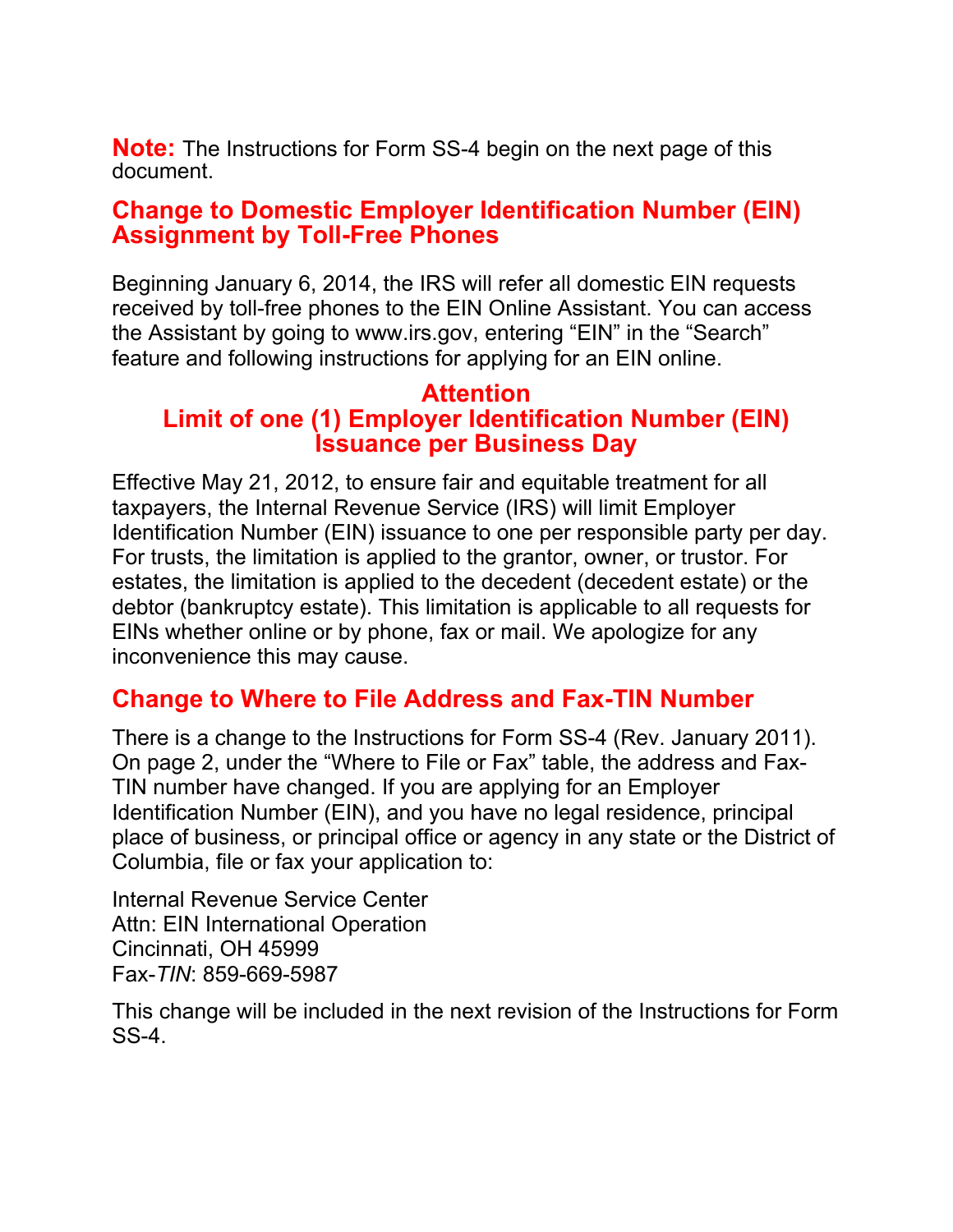# **Instructions for Form SS-4** WAY Internal Revenue Service



(Rev. January 2011)

### Application for Employer Identification Number (EIN) Use with the January 2010 revision of Form SS-4

**EIN operations contact information.** Contact information for by the time a return is due, write "Applied For" and the date your EIN operations at the Philadelphia Internal Revenue Service applied in the space shown for th

• The phone number to use for Form SS-4 applicants outside

• The Fax-TIN number for EIN Operations at the Philadelphia<br>
Internal Revenue Service Center has changed to<br>
1-267-941-1040. See the *Where to File or Fax* table on page 2.<br> **Federal tax deposits must be made by electroni** of employment tax, excise tax, and corporate income tax).<br>Forms 8109 and 8109-B, Federal Tax Deposit Coupon, cannot Federal Tax Payment System (EFTPS). For additional information about e-file, visit IRS.gov.<br>Fransfers are made using the Flectronic Federal Tax Payment • For additional information about EFTPS, visit www.eftps.gov fransfers are made using the Electronic Federal Tax Payment<br>System (EFTPS), If you do not want to use FETPS, you can or call EFTPS Customer Service at 1-800-555-4477, System (EFTPS). If you do not want to use EFTPS, you can or call EFTPS Customer Service at 1-800-555-4477,<br>arrange for your tax professional, financial institution, payroll 1-800-733-4829 (TDD), or 1-800-244-4829 (Spanish) arrange for your tax professional, financial institution, payroll and the USS-4829 (TDD), or 1-800-244-4829 (Spanish).<br>Service, or other trusted third party to make deposits on your **Federal tax deposits.** New employers th service, or other trusted third party to make deposits on your behalf. You also may arrange for your financial institution to initiate a same-day wire on your behalf. EFTPS is a free service make all of your federal tax payments online at *[www.eftps.gov](http://www.eftps.gov/)*<br>provided by the Department of Treasury. Services provided by or by telephone. Shortly after w provided by the Department of Treasury. Services provided by or by telephone. Shortly after we have assigned you your EIN,<br>your tax professional, financial institution, payroll service, or you will receive instructions by your tax professional, financial institution, payroll service, or other third party may have a fee.

To get more information about EFTPS or to enroll in EFTPS, Identification Number (PIN) that you will use when makin<br>it www.eftns.gov.or.call 1-800-555-4477, Additional payments, as well as instructions for obtaining an onl visit <www.eftps.gov> or call 1-800-555-4477. Additional payments,<br>information about EFTPS is also available in Publication 066 password. information about EFTPS is also available in Publication 966,<br>The Secure Way to Pay Your Federal Taxes.

**General Instructions**<br>Use these instructions to complete Form SS-4, Application for<br>Employer Identification Number (EIN). Also see *Do I Need an*<br>EIN? on page 2 of Form SS-4. (EIN). Also see *Do I Need an* and, depending

Use Form SS-4 to apply for an EIN. An EIN is a nine-digit<br>
number (for example, 12-3456789) assigned to sole proprietors,<br>
corporations, partnerships, estates, trusts, and other entities for<br>
tax filing and reporting purpo



*social security number (SSN).*

### *mailed to the applicant.)* **Reminders**



*This is a free service offered by the Internal Revenue apply.*

file only one Form SS-4 and needs only one EIN, regardless of

Section references are to the Internal Revenue Code unless the number of businesses operated as a sole proprietorship or otherwise noted. trade names under which a business operates. However, if a sole proprietorship incorporates or enters into a partnership, a new EIN is required. Also, each corporation in an affiliated **What's New** Given the state of the state of the state of the state of the state of the group must have its own EIN.

**EIN applied for, but not received.** If you do not have an EIN by the time a return is due, write "Applied For" and the date you

• The phone number to use for Form 55-4 applicaties outside<br>
of the United States has changed to 1-267-941-1099. See the<br>
Note in the Telephone section under How to Apply, later.<br>
• The ZIP code for EIN Operations at the P • The ZIP code for EIN Operations at the Philadelphia Internal<br>
Revenue Service Center now includes a ZIP+4 extension. The<br>
revised ZIP code is 19255-0525.<br>
• The Fax-TIN number for EIN Operations at the Philadelphia<br>
• Th

• For additional information about e-file, visit IRS.gov.

obligation will be pre-enrolled in EFTPS. EFTPS allows you to make all of your federal tax payments online at *www.eftps.gov* enrollment. You will also receive an EFTPS Personal<br>Identification Number (PIN) that you will use when making your

For more information on federal tax deposits, see Pub. 15 (Circular E), Employer's Tax Guide.

**Purpose of Form**<br> **Purpose of Form**<br> **Purpose of Form** SS-4 to apply for an EIN An EIN is a nine-digit<br> **Online**. Taxpayers and authorized third party designees



An EIN is for use in connection with your business<br>activities only. Do not use your EIN in place of your<br>social security number (SSN)<br>social security number (SSN) *receive the EIN, however, the EIN assignment notice will be*



Apply online. Generally, you can apply for and receive an EIN Applicants who are not located within the United States<br>on IRS.gov. See How To Apply, later.<br>obtain an EIN. Please use one of the other methods to

**Telephone.** You can receive your EIN by telephone and use it immediately to file a return or make a payment. Call the IRS at **File only one Form SS-4.** Generally, a sole proprietor should 1-800-829-4933 (toll free). The hours of operation are 7:00 a.m.<br>file only one Form SS-4 and needs only one EIN, regardless of to 10:00 p.m. local time (Pacifi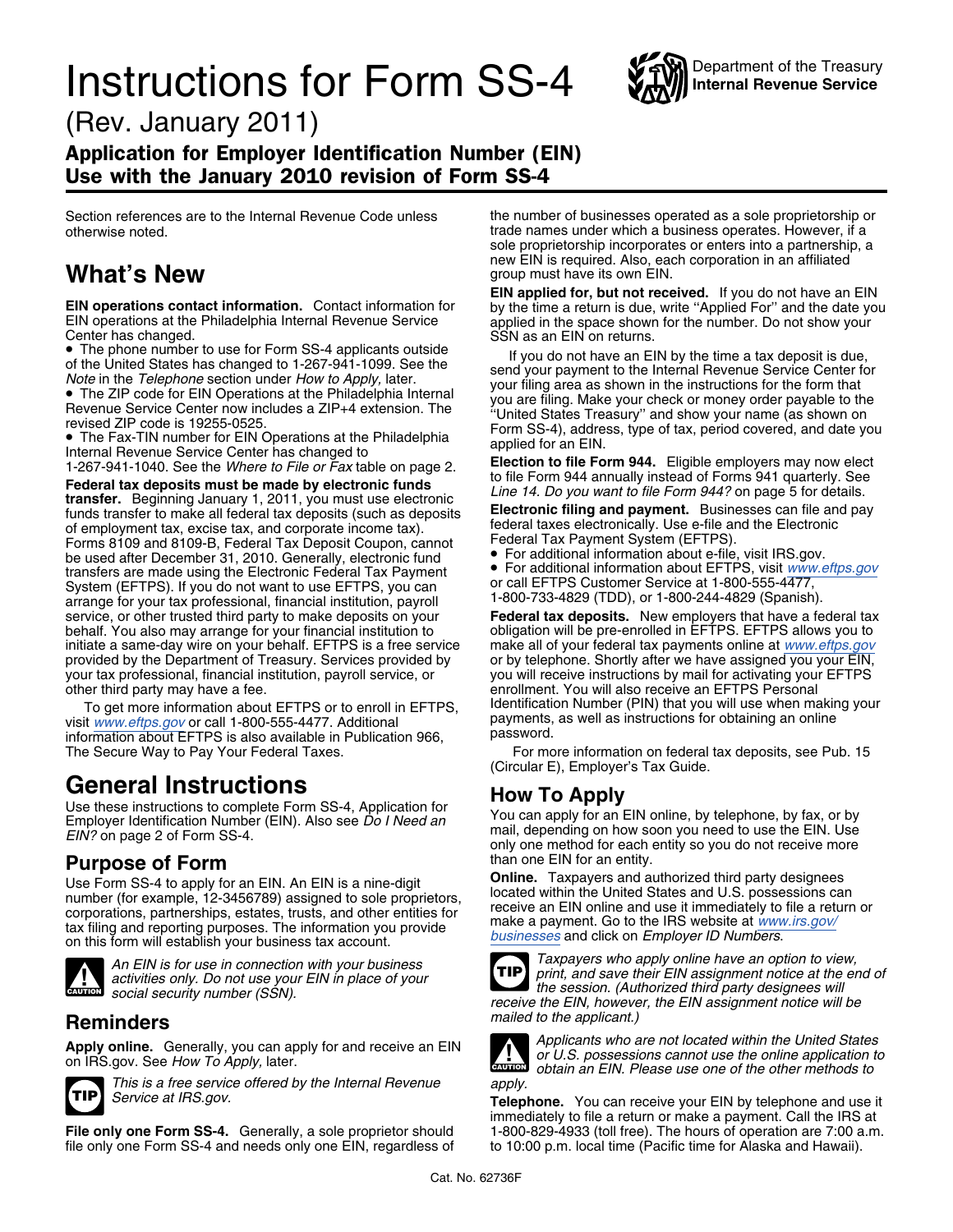The person making the call must be authorized to sign the form To order Pub. 1796, IRS Tax Products DVD, call or be an authorized designee. See Third Party Designee and 1-877-233-6767 or go to www.irs.gov/cdorders. or be an authorized designee. See *Third Party Designee* and *Signature* on page 6. Also see the first *TIP* on page 2.

Note. International applicants must call 1-267-941-1099 (not<br>toll free). The [businesses/](www.irs.gov/businesses/).

If you are applying by telephone, it will be helpful to complete Form SS-4 before contacting the IHS. An IHS representative<br>will use the information from the Form SS-4 to establish your<br>account and assign you an EIN. Write the number you are<br>given on the upper right corner of the form a

For the sep to your reserve.<br>If requested by an IRS representative, mail or fax the signed • Form 637, Application for Registration (For Certain Excise Form SS-4 (including any third party designee authorization)  $\frac{1}{1}$  Tax Activities)<br>within 24 hours to the IRS address provided by the IRS • Form 720, 1<br>• Form 720, 1



*Taxpayer representatives can apply for an EIN on behalf* • Form 941, Employer's QUARTERLY Federal Tax Return. *of their client and request that the EIN be faxed to their client on the same day. Note. By using this procedure,* • Form 990-T, Exempt Organization Business Income Tax you are authorizing the IRS to fax the EIN without a cover

Fax. Under the Fax-TIN program, you can receive your EIN by<br>fax within 4 business days. Complete and fax Form SS-4 to the<br>IBS using the appropriate Eax-TIN pumber listed below  $\Delta$  Form 1024, Application for Recognition o Form 1024, Application for Recognition of Exemption Under Independent Cong-distance charge to callers outside of the local calling area Section 501(a).<br>
will apply Fax-TIN numbers can only be used to apply for an Congress will apply. Fax-TIN numbers can only be used to apply for an **COM** Business From Business From Business From Business From Business (Schedule C).<br>available 24 hours a day, 7 days a week.

Be sure to provide your fax number so the IRS can fax the K-1, U.S. Income Tax Return for Estates and Trusts.<br>EIN back to you. ● Form 1042 Annual Withholding Tax Return for U.

Mail. Complete Form SS-4 at least 4 to 5 weeks before you lncome of Foreign Persons.<br>will need an EIN. Sign and date the application and mail it to the **Intel Act Tort** form 1065, U.S. Return of Partnership will need an EIN. Sign and date the application and mail it to the service center address for your state. You will receive your EIN Income.<br>in the mail in approximately 4 weeks. Also see Third Party • Instru in the mail in approximately 4 weeks. Also see *Third Party* • Instructions for Form 1066, U.S. Real Estate Mortgage *Designee* on page 6. Investment Conduit (REMIC) Income Tax Return.

Call 1-800-829-4933 to verify a number or to ask about the • Instructions for Forms 1120.<br>status of an application by mail. • • Form 2290, Heavy Highway



Form SS-4 downloaded from IRS.gov is a fill-in form,<br>and when completed, is suitable for faxing or mailing to<br>the IRS.<br>**•** Form 8821 Tax Information Authorization

|                                                                                                                                                         |                                                                                | issues, see:                                                                                                                                                                                                                                                                      |
|---------------------------------------------------------------------------------------------------------------------------------------------------------|--------------------------------------------------------------------------------|-----------------------------------------------------------------------------------------------------------------------------------------------------------------------------------------------------------------------------------------------------------------------------------|
| If your principal business,<br>office or agency, or legal<br>residence in the case of an<br>individual, is located in:                                  | File or fax with the "Internal<br><b>Revenue Service Center"</b><br>at:        | $\bullet$ Pub. 15 (Circular E), En<br>$\bullet$ Pub. 51 (Circular A), Ag<br>• Pub. 538, Accounting P<br>• Pub. 542, Corporations:<br>• Pub. 557, Tax-Exempt 9<br>• Pub. 583, Starting a Bus<br>• Pub. 966, The Secure V<br>Business and Individual Ta<br>• Pub. 1635. Understandi |
| One of the 50 states or the<br>District of Columbia                                                                                                     | Attn: EIN Operation<br>Cincinnati, OH 45999<br>Fax-TIN: 859-669-5760           |                                                                                                                                                                                                                                                                                   |
| If you have no legal<br>residence, principal place of<br>business, or principal office<br>or agency in any state or the<br><b>District of Columbia:</b> | Attn: EIN Operation<br>Philadelphia, PA<br>19255-0525<br>Fax-TIN: 267-941-1040 | <b>Specific Instru</b><br>Follow the instructions for<br>to avoid unnecessary IRS                                                                                                                                                                                                 |

(including many prior year forms) can be purchased from the **Trusts.** Enter the name of the trust as it appears on the<br>National Technical Information Service (NTIS). trust instrument. National Technical Information Service (NTIS).



- Form 720, Quarterly Federal Excise Tax Return.
- **Form 730, Monthly Tax Return for Wagers.**<br>• Form 941, Employer's QUARTERLY Federal Tax Return.
- 
- 
- 
- *sheet.* Instructions for Form 990-T.
	- Form 1023, Application for Recognition of Exemption Under
	-
	-
	-
	- Schedule F (Form 1040), Profit or Loss From Farming.<br>• Instructions for Form 1041 and Schedules A, B, G, J, and
	-
	- Form 1042, Annual Withholding Tax Return for U.S. Source
	-
	-
	-
	- Form 2290, Heavy Highway Vehicle Use Tax Return.
	- Form 2553, Election by a Small Business Corporation. *Form SS-4 downloaded from IRS.gov is a fill-in form,* •
		-
		- Form 8821, Tax Information Authorization.
		- Form 8832, Entity Classification Election.
		- Form 8849, Claim for Refund of Excise Taxes.

**Where to File or Fax For more information about filing Form SS-4 and related** 

- 
- **Pub. 15 (Circular E), Employer's Tax Guide;<br>• Pub. 51 (Circular A), Agricultural Employer's Tax Guide; <b>residence** in the case of an
- Pub. 538, Accounting Periods and Methods;
- 
- 
- Pub. 557, Tax-Exempt Status for Your Organization; Attn: EIN Operation •• Pub. 583, Starting a Business and Keeping Records;
	- Pub. 966, The Secure Way to Pay Your Federal Taxes for Business and Individual Taxpayers;
	-
	- Pub. 1635, Understanding Your EIN.

**Specific Instructions**<br>Follow the instructions for each line to expedite processing and<br>to avoid unnecessary IRS requests for additional information. Enter "N/A" on the lines that do not apply.

# **How To Get Forms and Publications Line 1. Legal name of entity (or individual) for whom the**

**Internet.** You can download, view, and order tax forms,<br>
instructions, and publications at IRS.gov.<br> **Phone.** Call 1-800-TAX-FORM (1-800-829-3676) to order<br>
forms, instructions, and publications. You should receive your<br>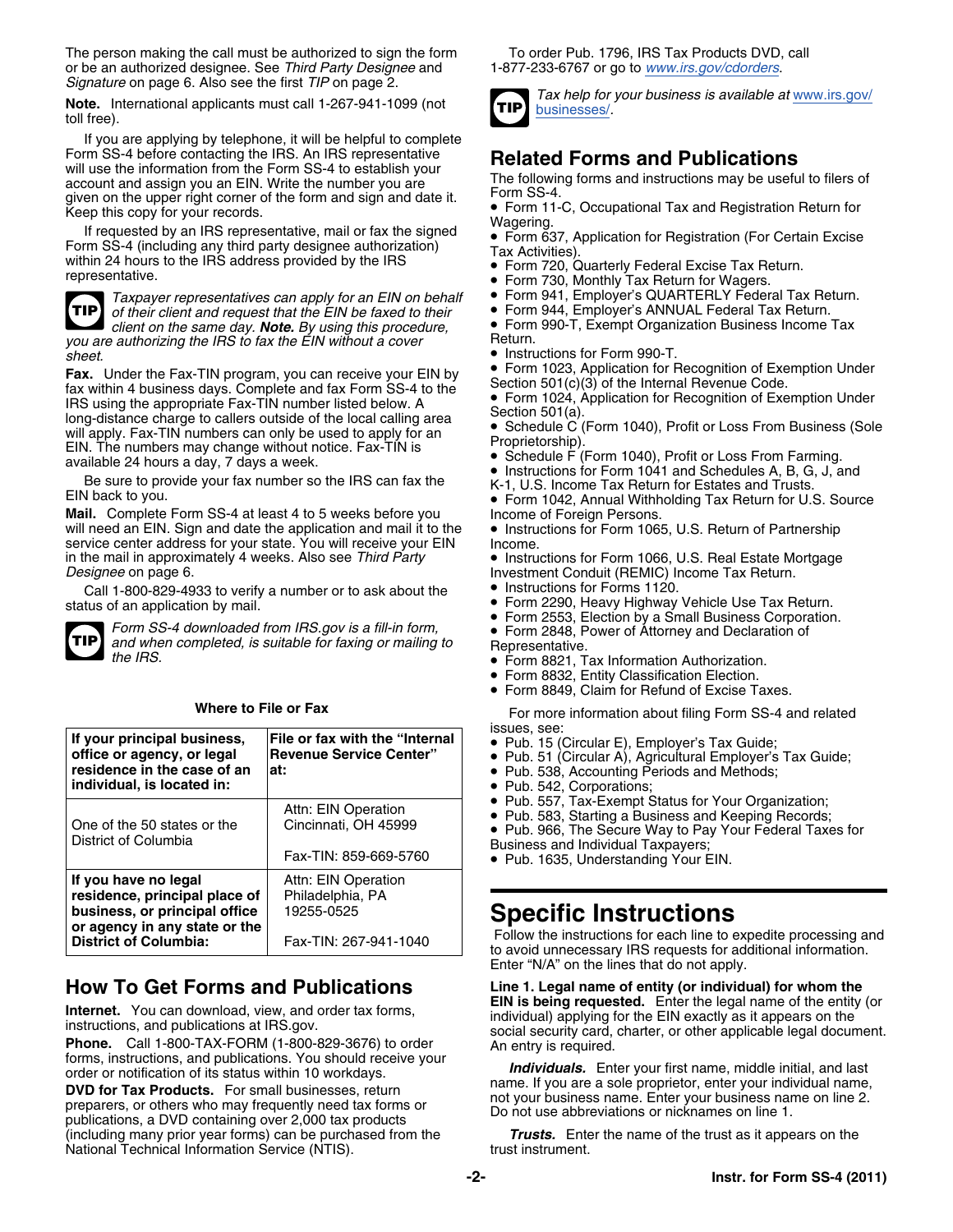estate that has no legal name, enter the name of the decedent Taxpayer Identification Number, to obtain an ITIN.<br>You must enter an SSN, ITIN, or FIN on line 7b

**Partnerships.** Enter the legal name of the partnership as it only reason you are applying for an EIN is to make an entity appears in the partnership agreement.

the corporate charter or other legal document creating it. foreign entity with no effectively connected income from the parties.

**Plan administrators.** Enter the name of the plan

**CAUTION !**

For trusts, enter the name of the trustee. For estates, enter the taxable as a corporation. For more information on entity name of the executor, administrator, or other fiduciary. If the classifications (including the rule entity applying has a designated person to receive tax instructions for Form 8832.

the United States or its possessions, you must enter the city,<br>province or state, postal code, and the name of the country. Do<br>not file Form 8832 if the LLC accepts the default<br>not abbreviate the country name. If line 3 is not abbreviate the country name. If line 3 is completed, enter the address for the executor, trustee or "care of" person.<br>Generally, this address will be used on all tax returns.

If the entity is filing the Form SS-4 only to obtain an EIN for<br>the Scorporation election and does not need to file Form 8832,<br>have the acceptance or nonacceptance letter sent.<br>File Form 8822, Change of Address, to report



Lines 5a-b. Street address. Provide the entity's physical<br>address only if different from its mailing address shown in lines<br>4a-b. Do not enter a P.O. box number here. If the entity's address is outside the United States or its possessions, you must enter the city, province or state, postal code, and the **Sole proprietor.** Check this box if you file Schedule C, or name of the country. Do not abbreviate the country name. Schedule F (Form 1040) and have a qualified

(b) a general partner, if a partnership, (c) the owner of an entity *If you entered "1120S" after the "Corporation" checkbox,* that is disregarded as separate from its owner (disregarded entities owned by a corporation enter the corporation's name *15th day of the 3rd month of the tax year the election is*

For all other entities, "responsible party" is the person who<br>has a level of control over, or entitlement to, the funds or assets<br>in the entity that, as a practical matter, enables the individual,<br>**Personal service corpora** in the entity that, as a practical matter, enables the individual, directly or indirectly, to control, manage, or direct the entity and is a personal service corporation. An entity is a personal service the disposition of its funds and assets. The ability to fund the corporation for a tax year only if: entity or the entitlement to the property of the entity alone, • The principal activity of the entity during the testing period however, without any corresponding authority to control, (prior tax year) for the tax year is the performance of personal manage, or direct the entity (such as in the case of a minor services substantially by employee-owne manage, or direct the entity (such as in the case of a minor child beneficiary), does not cause the individual to be a • The employee-owners own at least 10% of the fair market

If the person in question is an alien individual with a **really interest in the state of the vert** to the period. previously assigned ITIN, enter the ITIN in the space provided Personal services include performance of services in such<br>And submit a copy of an official identifying document. If end a fields as health, law, accounting, or and submit a copy of an official identifying document. If

**Estate of a decedent.** Enter the name of the estate. For an enecessary, complete Form W-7, Application for IRS Individual

owed by "Estate."<br>**Partnerships.** Enter the legal name of the partnership as it youly reason you are applying for an EIN is to make an entity classification election (see Regulations sections 301.7701-1 **Corporations.** Enter the corporate name as it appears in through 301.7701-3) and you are a nonresident alien or other<br>corporate charter or other legal document creating it. The foreign entity with no effectively connected

administrator. A plan administrator who already has an EIN **Lines 8a–c. Limited liability company (LLC) information.** An LLC is an entity organized under the laws of a state or **Line 2. Trade name of business.** Enter the trade name of the foreign country as a limited liability company. For federal tax business if different from the legal name. The trade name is the "doing business as" (DBA) name.

Use the full legal name shown on line 1 on all tax<br>returns filed for the entity. (However, if you enter a trade<br>name on line 2 and choose to use the trade name<br>include all of its income and expenses on the owner's tax retu instead of the legal name, enter the trade name on all returns<br>
you file.) To prevent processing delays and errors, use only the<br>
legal name (or the trade name) on all tax returns.<br>
legal name (or the trade name) on all ta default classification and elect to be classified as an association classifications (including the rules for foreign entities), see the

information, enter that person's name as the "care of" person.<br>
Enter the individual's first name, middle initial, and last name.<br> **Lines 4a-b. Mailing address.** Enter the mailing address for<br>
the entity's correspondence.

*as a corporation that meets certain tests and it will be* **CAUTION !** electing S corporation status, it must timely file Form 2553. The<br>LLC will be treated as a corporation as of the effective date of

*File Form 8822, Change of Address, to report any* type of entity applying for the EIN. If you are an alien individual subsequent changes to the entity's mailing address. with an ITIN previously assigned to you, enter the ITIN in place of a requested SSN.



name of the country. Do not abbreviate the country name.<br>I ine 6 County and state where principal business is required to file excise, employment, alcohol, tobacco, or Line 6. County and state where principal business is<br>
located. Enter the entity's primary physical location.<br>
Lines 7a-b. Name of responsible party. Enter the full name<br>
(first name, middle initial, last name, if applicabl



**CAUTION** and EIN), or (d) a grantor, owner, or trustor, if a trust. *to take effect. Until Form 2553 has been received and*

responsible party. value of the outstanding stock in the entity on the last day of the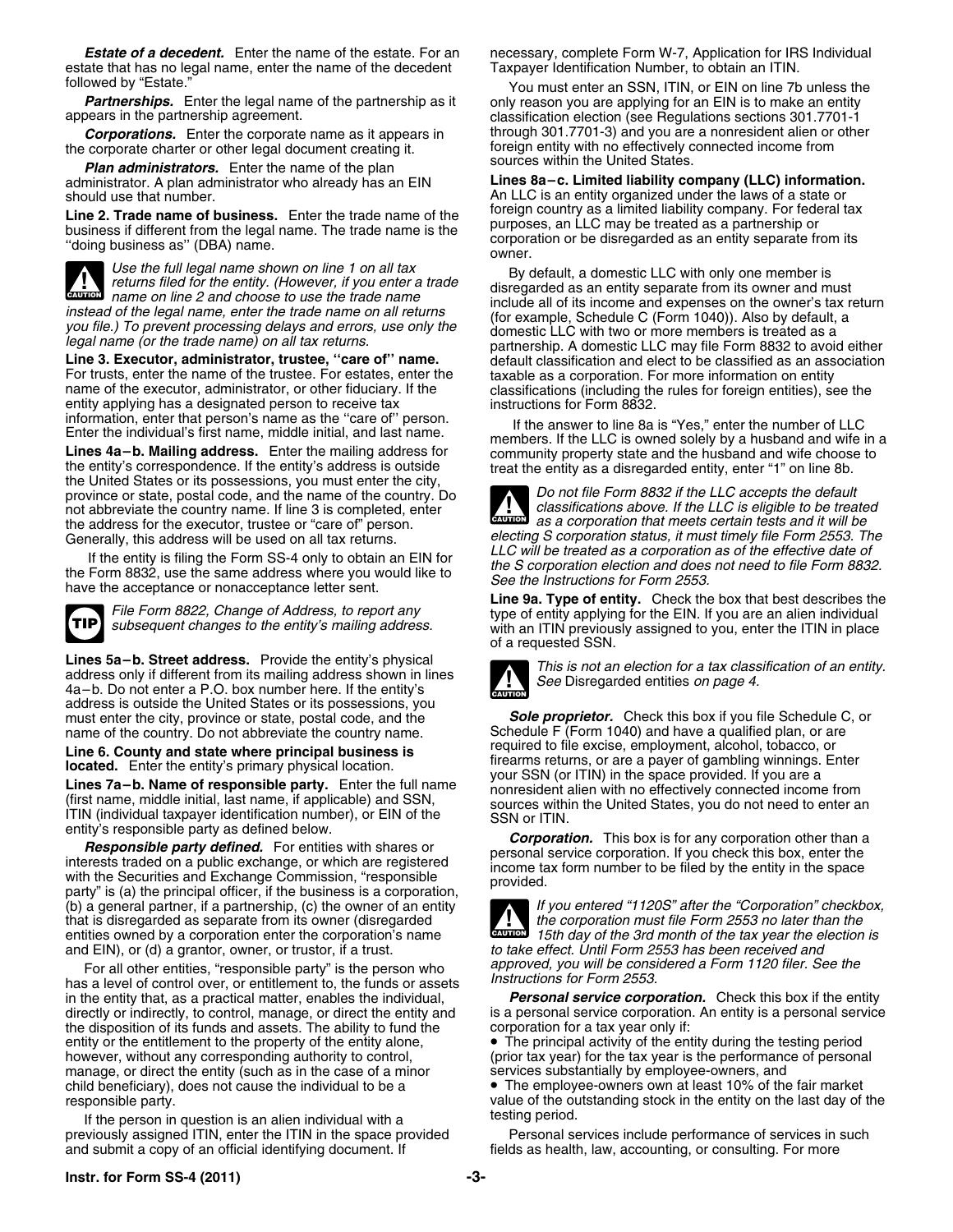

**Other nonprofit organization.** Check this box if the the employment and excise tax returns for more information.<br>Complete Form SS-4 for disregarded entities as follows nonprofit organization is other than a church or<br>church-controlled organization and specify the type of nonprofit • If a disregarded entity is filing Form SS-4 to obtain an EIN<br>organization (for example, an educational org



If the organization is a section 527 political organization, Filed (Form 1120 or 1120S).<br>eck the box for *Other nonprofit organization* and specify **Filt** the disregarded entity is requesting an EIN because it has check the box for *Other nonprofit organization* and specify "section 527 organization" in the space to the right. To be acquired one or more additional owners and its classification<br>recognized as exempt from tax, a section 527 political has changed to partnership under the default recognized as exempt from tax, a section 527 political organization must electronically file Form 8871, Political Organization Notice of Section 527 Status, within 24 hours of the date on which the organization was established. The organization may also have to file Form 8872, Political enter "N/A." A selection is required.<br>Organization Report of Contributions and Expenditures. See Started new business Check

individual, enter the plan administrator's taxpayer identification have an EIN and are only adding another place of business.

treated as a real estate mortgage investment conduit (REMIC).<br>See the Instructions for Form 1066 for more information.

For information on employment taxes (for example, for family *State/local government.* If you are a government employer members), see Pub. 15 (Circular E). and you are not sure of your social security and Medicare coverage options, go to *[www.ncsssa.org/statessadminmenu.](http://www.ncsssa.org/statessadminmenu.html) You must make electronic deposits of all depository [html](http://www.ncsssa.org/statessadminmenu.html)* to obtain the contact information for your state's Social *taxes (such as employment tax, excise tax, and*

Other. If not specifically listed, check the "Other" box, enter<br>the type of entity and the type of return, if any, that will be filed<br>(for example, "Common Trust Fund, Form 1065" or "Created a<br>Pension Plan"). Do not enter Pension Plan"). Do not enter "N/A." If you are an alien individual **Banking purpose.** Check this box if you are requesting an applying for an enter the banking purpose applying for an EIN, see the *Lines 7a–b* instructions on page 3.

employ someone to provide services in your household, check investment club for dividend and interest reporting). the "Other" box and enter "Household Employer" and your **Changed type of organization.** Check this box if the SSN. If you are a trust that qualifies as a household employer, business is changing its type of organization. F

• Household employer agent. If you are an agent of a • Household employer agent. If you are an agent of a<br>
the space provided (including available space immediately<br>
below) the type of change made. For example, "From Sole<br>
welfare recipient receiving home care services throu

 **Withholding agent.** If you are a withholding agent required to file Form 1042, check the ''Other'' box and enter **Exception.** Do not file this form for certain grantor-type

**Disregarded entities.** A disregarded entity is an eligible<br>entity that is disregarded as separate from its owner for federal<br>income tax purposes. Disregarded entities include<br>single-member limited liability companies (LLC certain qualified foreign entities. See the Instructions for Form *Do not check this box if you are applying for a trust EIN* 8832 and Regulations section 301.7701-3 for more information **TIP** when a new pension plan in domestic and foreign disregarded entities. on domestic and foreign disregarded entities.

information about personal service corporations, see the For wages paid on or after January 1, 2009, the disregarded<br>
Instructions for Form 1120 and Pub. 542.<br>
Instructions for Form 1120 and Pub. 542. entity is required to use its name and EIN for reporting and payment of employment taxes. A disregarded entity is also If the corporation is recently formed, the testing period<br>
begins on the first day of its tax year and ends on the<br>
earlier of the last day of its tax year, or the last day of<br>
the calendar year in which its tax year begin Form The calendar year in which its tax year begins.<br>**Other nonprofit organization.** Check this box if the same the employment and excise tax returns for more information.

because it is required to report and pay employment and excise If the organization also seeks tax-exempt status, you taxes (see above) or for non-federal purposes such as a state *must file either Form 1023 or Form 1024. See Pub. 557* requirement, check the "Other" box for line 9a and *must file either Form 1023 or Form 1024. See Pub. 557* requirement, check the "Other" box for line 9a and write "disregarded entity" (or "disregarded entity-sole proprietorship" *for more information.* If the organization is covered by a group exemption letter,<br>
If the disregarded entity is requesting an EIN for purposes of<br>
enter the four-digit group exemption number (GEN) in the last<br>
filing Form 8832 to elect classifi If the disregarded entity is requesting an EIN for purposes of<br>enter the four-digit group exemption number (GEN) in the last<br>entry. (Do not confuse the GEN with the nine-digit EIN.) If you<br>do not know the GEN, contact the

Regulations section 301.7701-3(f), check the "Partnership" box for line 9a.

**Line 10. Reason for applying.** Check only one box. Do not

Organization Report of Contributions and Expenditures. See **Started new business.** Check this box if you are starting a<br>[www.irs.gov/polorgs](http://www.irs.gov/charities/political/index.html) for more information. The mew business that requires an EIN. If you check this box *Plan administrator.* If the plan administrator is an the type of business being started. Do not apply if you already

number (TIN) in the space provided. **All intervalsions Hired employees.** Check this box if the existing business is *REMIC.* Check this box if the entity has elected to be requesting an EIN because it has hired or is hiring employees<br>ated as a real estate mortgage investment conduit (REMIC). and is therefore required to file employment apply if you already have an EIN and are only hiring employees.



Security Administrator.<br>**Corporate income tax**) using EFTPS. See Federal tax<br>**Cutter** If not specifically listed check the "Other" hox enter deposits must be made by electronic funds transfer on page 1; **CAUTION**

• **Household employer.** If you are an individual that will (for example, a bowling league for depositing dues or an

SSN. If you are a trust that qualifies as a household employer,<br>you do not need a separate EIN for reporting tax information<br>relating to household employees; use the EIN of the trust.<br>or has become a partnership. If you ch

• QSub. For a qualified subchapter S subsidiary (QSub) check the type of trust. Check this box if you created a trust, and<br>
• QSub. For a qualified subchapter S subsidiary (QSub) check the type of trust created. For exampl

"Withholding Agent."<br>"Withholding Agent." trusts. The trustee does not need an EIN for the trust if the<br>Discograde on the second of the trustee furnishes the name and TIN of the grantor/owner and

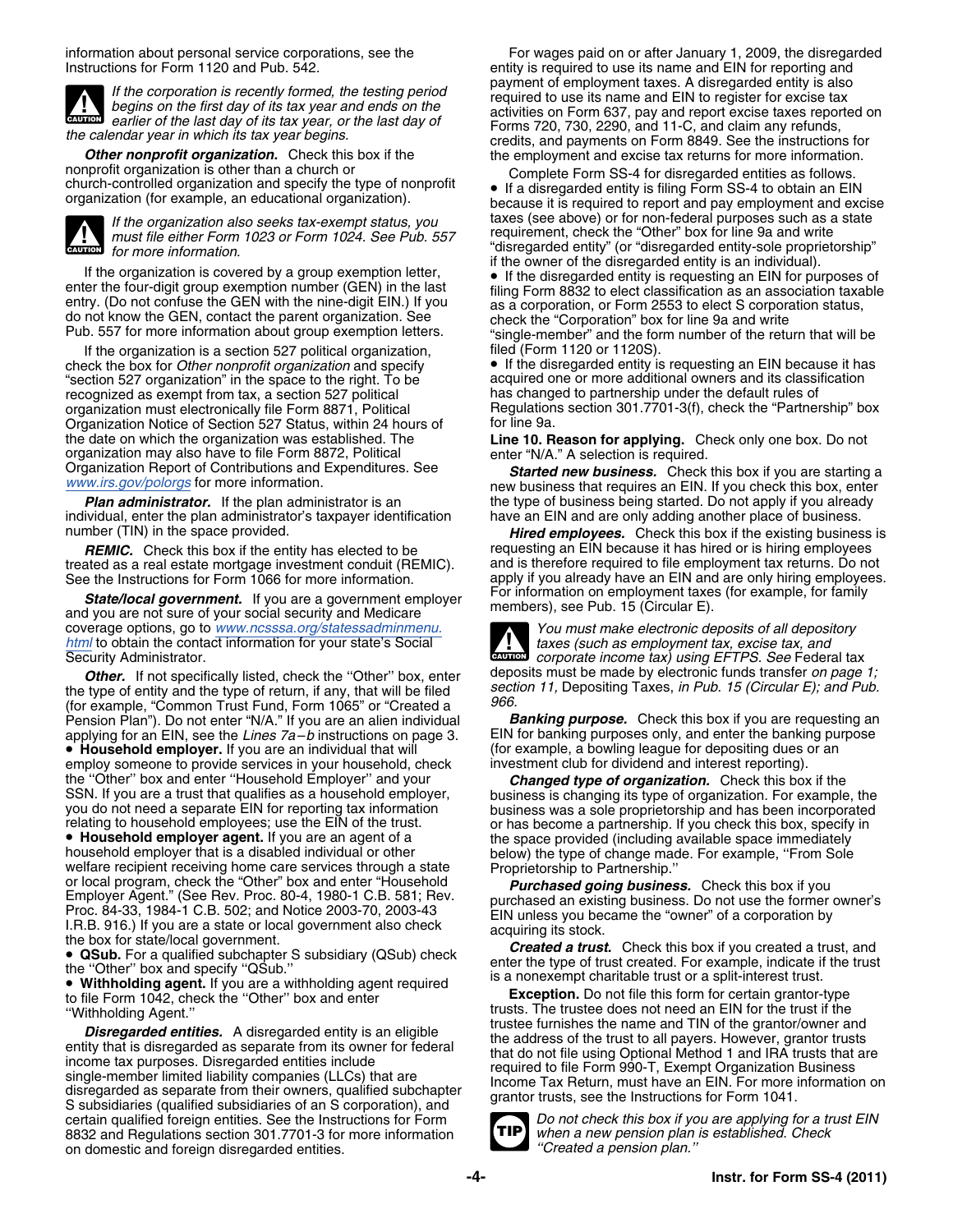*Created a pension plan.* Check this box if you have *For employers in the U.S. possessions, generally, if you* created a pension plan and need an EIN for reporting purposes. *pay \$6,536 or less in wages subject to social security*<br>Also, enter the type of plan in the space provided. Also, end Medicare taxes, you are likely to pay



*in employment taxes. Check this box if you are applying for a trust EIN when a* For more information on employment taxes, see Pub. 15 *new pension plan is established. In addition, check the* (Circular E); or Pub. 51 (Circular A) if you have agricultural *"Other" box on line 9a and write "Created a Pension*

**Line 12. Closing month of accounting year.** Enter the last<br>
month of your accounting year or tax year. An accounting or tax<br>
year is usually 12 consecutive months, either a calendar year or<br>
a fiscal year (including a per

The tax year common to all of its principal partners.

The tax year that results in the least aggregate deferral of

• In certain cases, some other tax year.

**REMICs.** REMICs must have a calendar year as their tax

**Personal service corporations.** A personal service the trust derived from renting real property.<br>
corporation generally must adopt a calendar year unless it<br> **Manufacturing.** Check this box if the applicant is engaged<br>
•

- 
- 

**Line 14. Do you want to file Form 944?** If you expect your employment tax liability to be \$1,000 or less in a full calendar year, you are eligible to file Form 944 annually (once each year) instead of filing Form 941 quar withholding. If you qualify and want to file Form 944 instead of **Wholesale–agent/broker.** Check this box if the applicant Forms 941, check the box on line 14. If you do not check the **week the ware and all all the applica** Forms 941, check the box on line 14. If you do not check the is engaged in arranging for the purchase or the purchase or the purchase or the purchase or  $\frac{1}{2}$ 



and Medicare taxes, you are likely to pay \$1,000 or less

**Plan"** in the space provided.<br> **Other.** Check this box if you are requesting an EIN for any<br>
other reason; and enter the reason. For example, a<br>
other reason; and enter the reason. For example, a<br>
"Newly-formed State gove

the date the new ownership entity began. Trusts should enter<br>
the date the trust was funded. Estates should enter the date of<br>
death of the decedent whose name appears on line 1 or the<br>
date when the estate was legally fun

Individuals. Your tax year generally will be a calendar buying, or renting real estate for others; or providing related real year.<br>Portporching must adopt one of the following this box for mortgage real estate investment trusts (REITs). **Partnerships.** Partnerships must adopt one of the following<br>tax years.<br>• The tax year of the majority of its partners.<br>• The tax year of the majority of its partners.<br>• The tax year of the majority of its partners. with gross income of the trust solely derived from interest earned.

income. *Rental and leasing.* Check this box if the applicant is In certain cases, some other tax year. engaged in providing tangible goods such as autos, computers,<br>
See the Instructions for Form 1065 for more information.<br> **REMICS.** REMICS must have a calendar year as their tax check year.<br>
year.<br>
Fractive and the state are engaged in issuing shares of funds consisting primarily of portfolios of real estate assets with gross income of

It can establish a business purpose for having a different tax<br>
year.<br>
It elects under section 444 to have a tax year other than a<br>
also considered to be manufacturing.

calendar year.<br> **Transportation & warehousing.** Check this box if the<br> **Transportation & warehousing.** Check this box if the<br>
except for the following trusts.<br>
Transportation & **Transportation & warehousing.** Check this bo ■ Tax-exempt trusts.<br>■ Charitable trusts. transportation: or support activities related to transportation.

Grantor-owned trusts. **Finance & insurance.** Check this box if the applicant is • **Finance & insurance.** Check this box if the applicant is • **Finance & insurance.** Check this box if the applicant is • **Finance & insurance** Line 13. Highest number of employees expected in the next change of ownership of financial assets and/or facilitating such<br>
12 months. Complete each box by entering the number financial transactions; underwriting annuities

If no employees are expected, skip line 14. *Health care & social assistance.* Check this box if the contract the special assistance. Check this box if the contract the special or applicant is engaged in providing physic

owned by others or purchasing goods on a commission basis